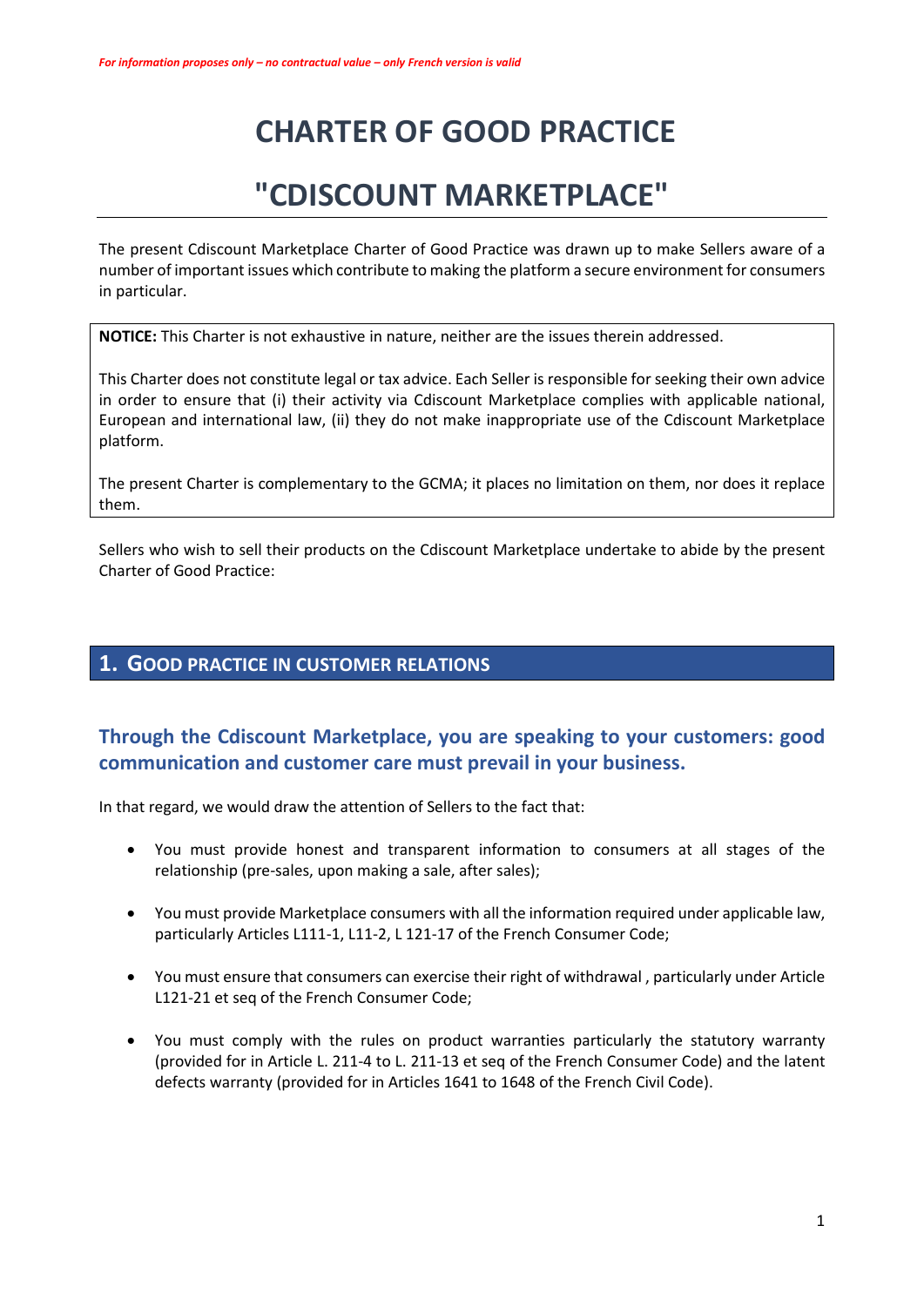• You must comply with all laws and regulations in relation to the collection, processing and storage of personal data, particularly those provided for in the French Data Protection Act n° 78-17 of 6 January 1978.

## **Good practices to adopt :**

As a Seller on our Marketplace, you must, *at a minimum*:

*At the pre-sales stage:*

- Include as much information as possible in the product descriptions and update said description whenever necessary, taking care to include the information required by law;
- Include information about you that is visible to the client so that the identity of your business is clear to them;
- Refrain from posting products online that you do not actually have in stock;
- Display the price of your products with all taxes and customs duties included;
- Indicate the country from which you dispatch your products;
- Indicate a realistic delivery time taking into account the country from which you are dispatching your products;

*When making the sale:*

- Keep the promises you have made to your customer: in terms of the quality of the product sold, price, delivery times, conditions for returns, etc. ;
- Process after-sales requests from the customer in accordance with the commitments you have made and legal requirements, particularly in terms of product warranties;

*Under all circumstances:*

- Be polite and respectful;
- Respond to all requests from clients (information, claims, etc.) within the deadlines set out in the GCMA ;
- Always communicate with the customer in French;
- Do not (i) directly or indirectly seek to attract clients to your website or to the websites of third parties (for example, you should not use your website address as yourshop user name or indicate your website address on any content which may be viewed by customers such as product descriptions, terms and conditions of sale, emails to the client); (ii) insert marketing materials in the package or any other information about your website or third parties; (iii) approach the customers.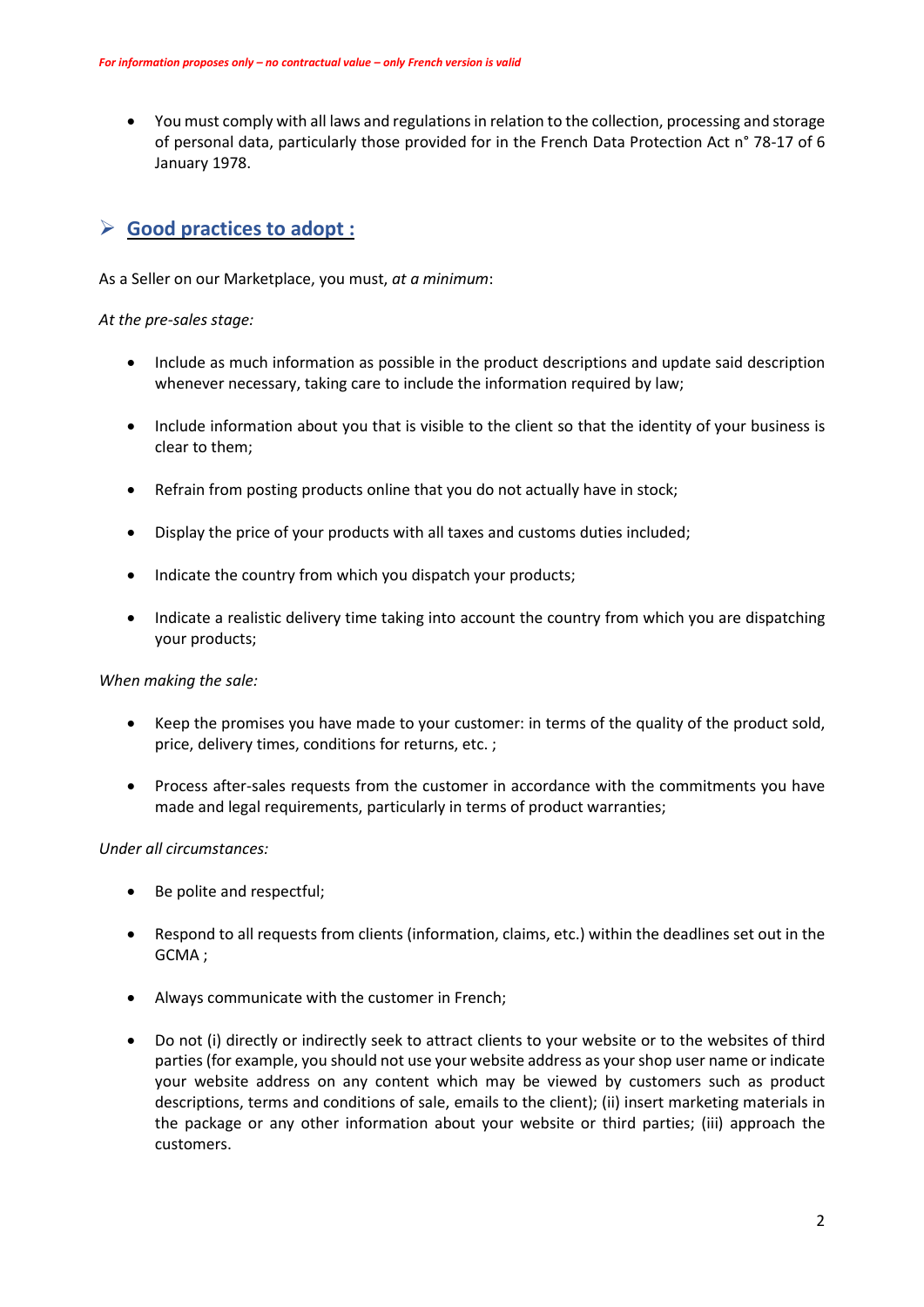- Take into account the customers feedbacks (requests for information, claims, customer reviews, etc.) in the way you conduct your business on our Marketplace;
- Never use personal data pertaining to customers to which you have access for purposes other than performing your obligations related to sales on our Marketplace;
- Keep personal data pertaining to your customers confidential and secure, putting in place all physical and logistical resources to ensure data security;
- Do not store customer data for longer than necessary to perform your obligations with respect to sales on our Marketplace.

# **2. GOOD PRACTICE WITH RESPECT TO PROHIBITED PRODUCTS AND PRODUCTS SUBJECT TO SALES RESTRICTIONS**

# **The sale of certain products is prohibited on our Marketplace and certain products may only be sold by authorised Sellers.**

In that regard, we would draw the attention of Sellers to the fact that:

- National, European and international law prohibits the sale of certain products online, for example, medicines, cigarettes, etc.;
- National, European and international law prohibits the sale of products from countries subject to international sanctions or embargoes;
- Certain products are subject to restricted distribution;
- Our GCMA also prohibit the sale of certain products.

#### **Good practice to adopt**

As a Seller on our Marketplace, you must, *at a minimum*:

- Under all circumstances refrain from offering for sale any item which sale is prohibited under national, European or international law;
- Under all circumstances refrain from offering products from countries subject to international sanctions or embargoes;
- Under all circumstances refrain from offering items which are forbidden for sale under our GCMA :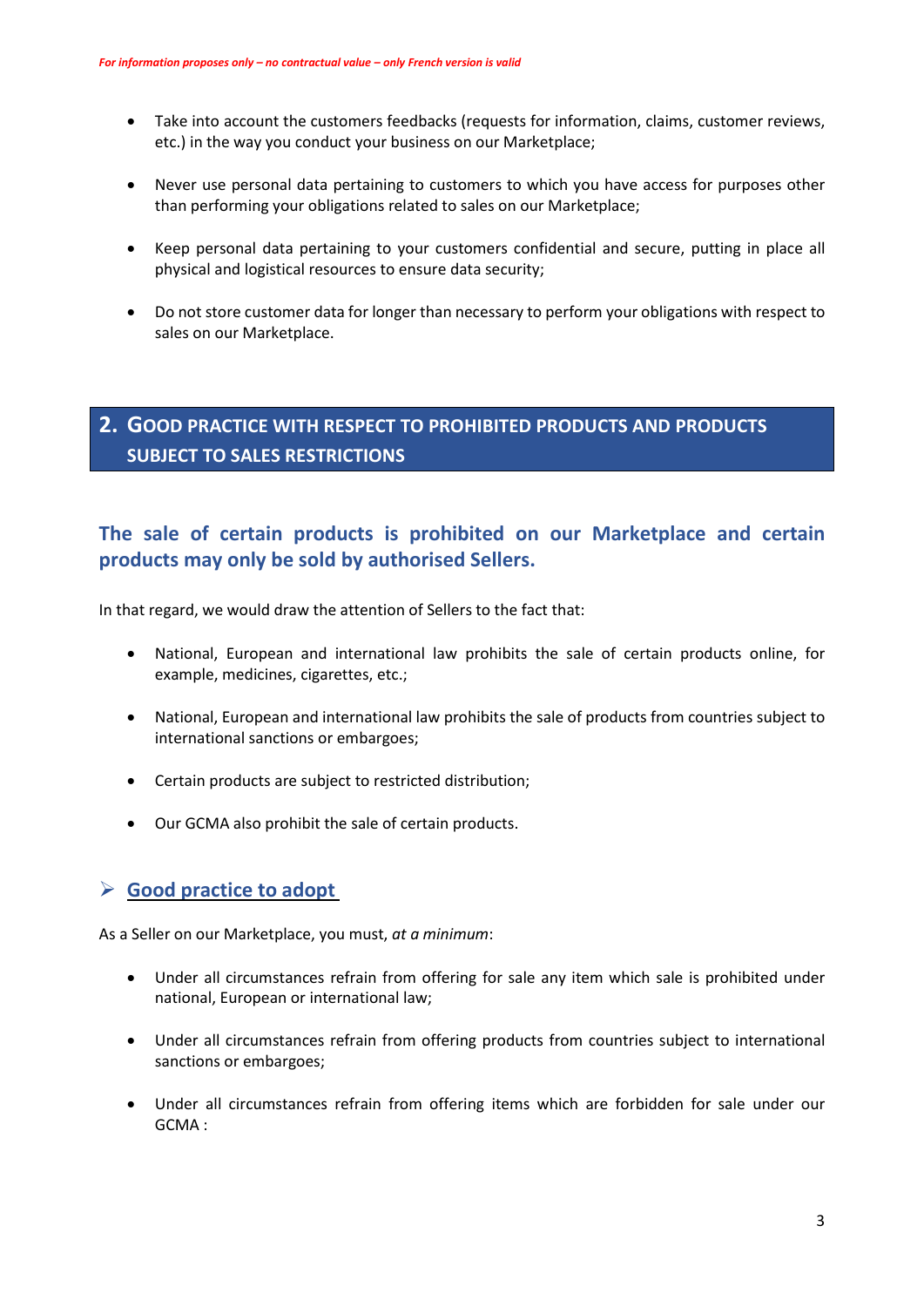- a) items for which the advertising, offer, marketing or sale adversely affects intellectual property rights (copyright, royalties and similar rights), industrial property rights (trademarks, patents, designs and models) and any other applicable right (especially rights to the image, rights to respect for privacy, right of the personality);
- b) items that are discriminatory or that incite to violence (including weapons in categories A to D as defined by law, toys and replicas of weapons, etc.), or to racial, religious or ethnic hatred;
- c) live animals;
- d) stolen goods;
- e) advertising, including in the form of links;
- f) medication, drugs of any kind, items liable to encourage the use of drugs or substances presented as having the same effects as substances or plants classified as drugs;
- g) items liable to present a danger to health, safety or the environment;
- h) items that can be neither offered nor marketed legally, or which are liable to harm public policy or the rights of third parties;
- i) articles for which the offer or sale are liable to harm morality or the image of the Hosting Site.
- ensure and are able to prove at all time that you have sufficient authorisationsforthe distribution of restricted-sale products;
- under all circumstances refrain from selling a product should you have any doubt as to whether or not you are entitled to offer it for sale on our Marketplace.

#### **3. SAFETY REQUIREMENTS FOR CONSUMER HEALTH PRODUCTS**

**Products placed on the market must be safe and contain the information ensuring their traceability, such as the identity of the manufacturer and the product code. Where necessary, products must be accompanied by warnings and notices on the risks inherent in their use.**

**Sellers are solely responsible for ensuring that products offered for sale on the Marketplace comply with the Safety Requirements. As a Seller, you are solely liable for selling products which do not comply with the Safety Requirements.**

In that regard, we would draw the attention of Sellers to the fact that:

- products may be covered by one or more regulations(particularly national and/or European) with respect to product safety (hereinafter "Safety Requirements");
- the Safety Requirements may be general in nature and applicable to all products (for example Directive 2001/95/EC of the European Parliament and the Council of 3 December 2001 on general product safety);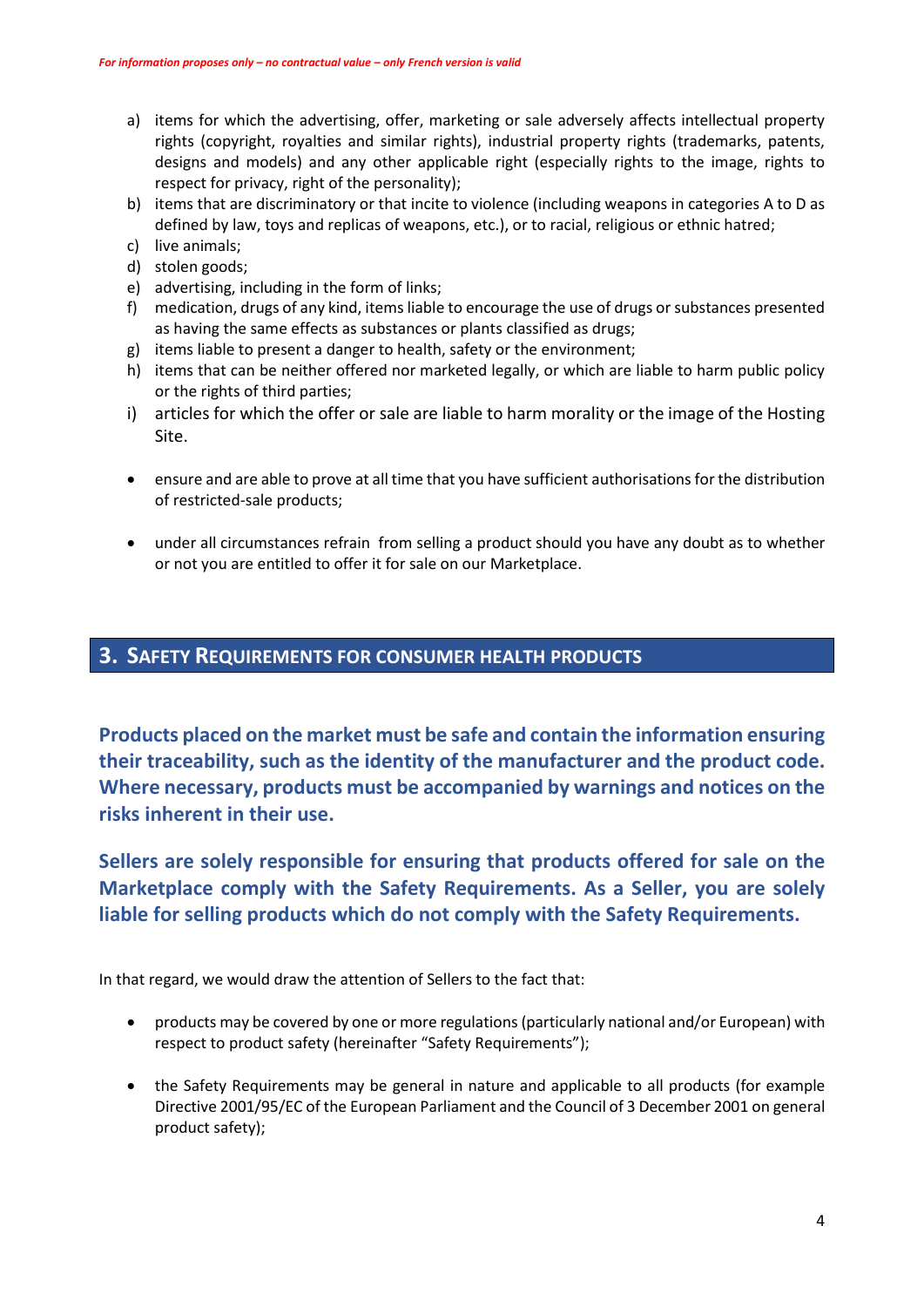- Specific Safety Requirements for certain product categories may apply (for example: toys, electric devices and food products);
- Safety Requirements include information on the packaging or on information documents providing the buyer/user with all the necessary information on the manufacture of the product, the standards with which it must comply and the conditions under which it may be used.

# **Good practice to adopt :**

As a Seller on our Marketplace, you are required to take all appropriate measures to ensure that all products that you offer for sale comply with applicable laws and regulations, and *at a minimum*:

- You are a manufacturer: design products which meet the Safety Requirements, and take all the appropriate steps to ensure and demonstrate compliance therewith (by demonstrating that tests have been carried out and the disclosure of certificates);
- You are an importer: check that the manufacturer has designed a product that meets the applicable Safety Requirements (particularly by checking the applicable regulations and that the products are in compliance therewith);
- You are a distributor: identify the safety rules applicable to the products you sell and check that the manufacturer and importer have complied with their obligations and the products meet the applicable Safety Requirements;
- In any case, it is your responsibility to ensure that the products, and the required packaging and other documents satisfy the Safety Requirements (particularly the presentation, markings, labelling and notices).
- You must refrain from offering any product for sale should you be uncertain as to whether it complies with the applicable Safety Requirements;
- Recall from sale any product which issubject to a recall procedure and take all due care in product recalls;

# **4. GOOD PRACTICE IN FIGHTING IP BREACHES**

# **It is illegal to offer counterfeit products for sale. As a Seller, you are solely responsible for selling counterfeit products to internet users and right holders.**

Cdiscount Marketplace cares about protecting the rights of third parties.

In that regard, we would draw the attention of Sellers to the fact that:

• infringement may come in different forms, in particular :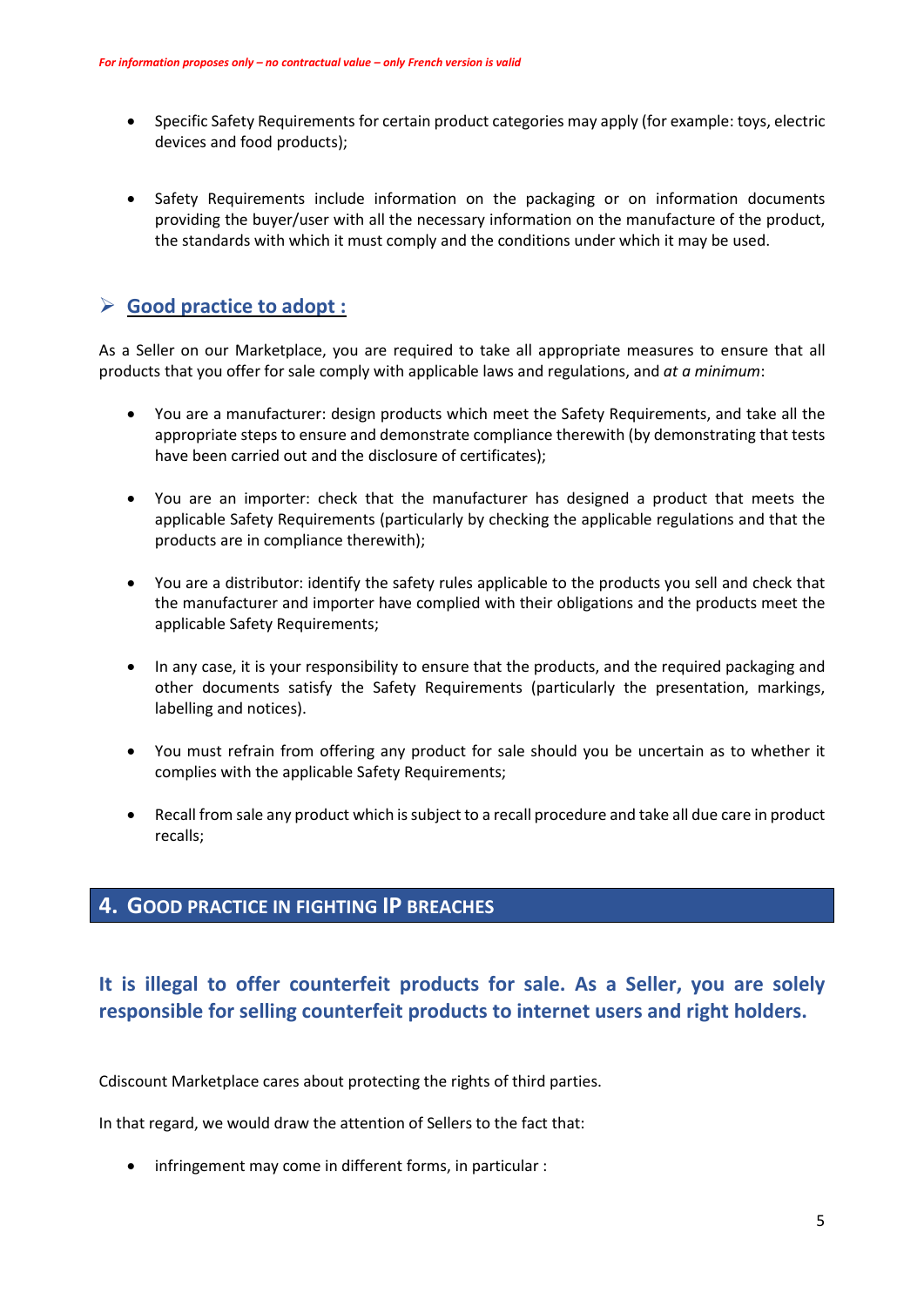- $\checkmark$  Copying or imitating the name, logo, shape, motifs or presentation of a product protected under a trademark, design, model, or copyright, or copying a patented technical invention.
- $\checkmark$  as well importing into the European Union territory without authorizationof the holder of the intellectual property rights;
- Counterfeit products are at significant risk of falling foul of the Safety Requirements applicable to products as described in the previous section.

### **Good practice to adopt :**

As a Seller on our Marketplace, you must, *at a minimum*:

- Check the authenticity and more generally that your products are non-infringing before placing them on the Marketplace ;
- Should you have any doubts asto whether your products are authentic and non-infringing, refrain from posting them online ;
- Respond to all claims from Buyers within the deadlines and conditions set out in the GCMA and compensate the Buyer where applicable.

#### **5. GOOD PRACTICE IN FIGHTING SOCIAL SECURITY AND TAX FRAUD**

**You will be held solely responsible by internet users, third parties and the tax authorities for any sales made without a proper understanding of applicable taxation (VAT in particular) and tax-related charges (DEEE - tax on electronic equipment waste, Sorecop - tax on storage media), or of your obligations to pay social security contributions.**

In that regard, we would draw the attention of Sellers to the fact that:

- The main tax on consumers in France is Value-Added Tax (VAT); the rate depends on the nature of the product;
- A number of parafiscal taxes may apply to certain categories of products such as: the tax on storage media or "Sorecop" which applies to all digital data storage media such as hard disks, memory cards, USB keys, tablets; and DEEE (Electric and electronic equipment waste) which applies to electric and electronic products;
- All business conducted in France is subject to national taxation (particularly corporate tax), save in strictly regulated cases. Income from sales generated through our marketplace is subject to tax and must be declared to the tax authorities in your tax return.